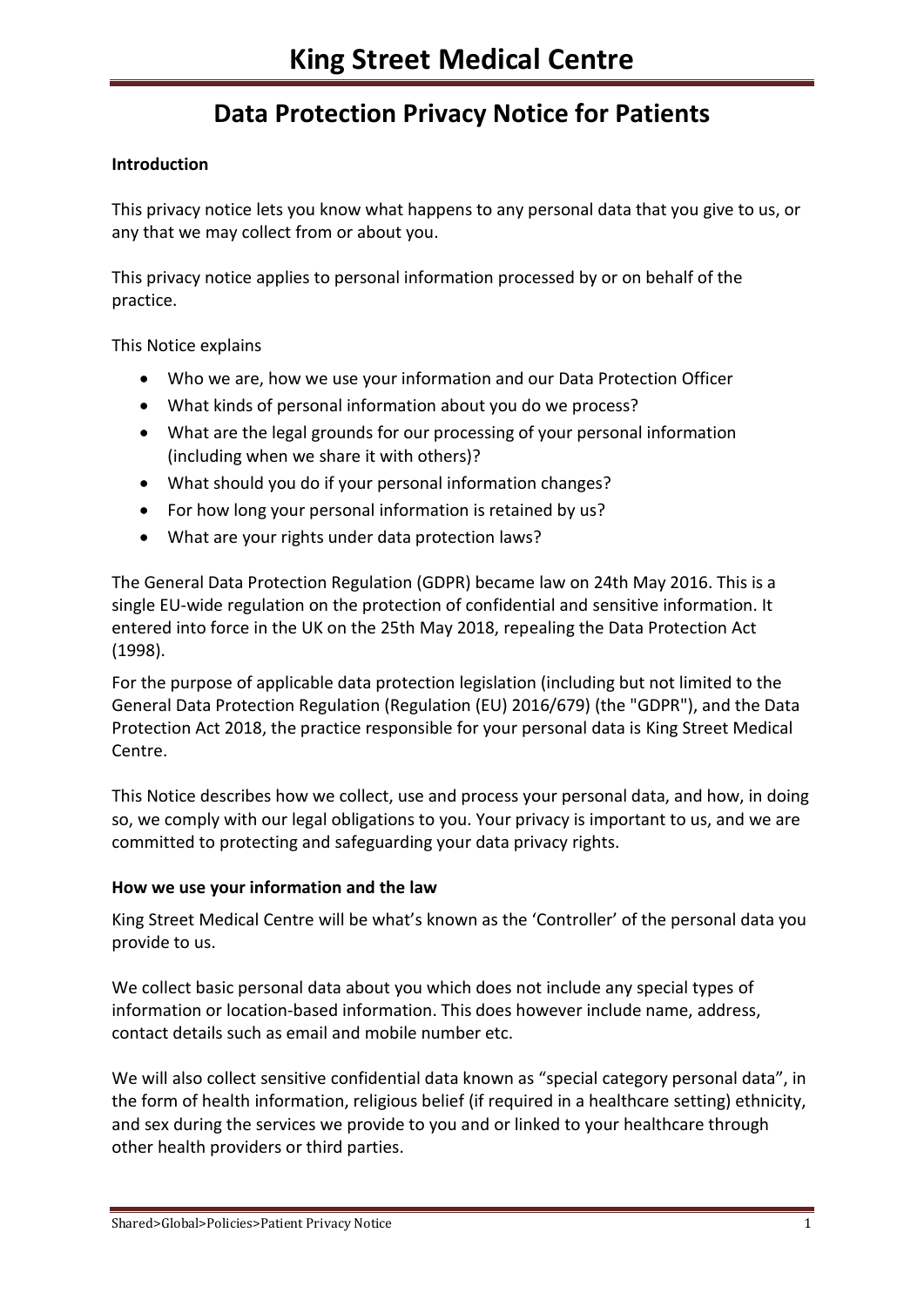## **Why do we need your information?**

The health care professionals who provide you with care maintain records about your health and any treatment or care you have received previously (e.g. NHS Trust, GP Surgery, Walk-in clinic, etc.). These records help to provide you with the best possible healthcare.

NHS health records may be electronic, on paper or a mixture of both, and we use a combination of working practices and technology to ensure that your information is kept confidential and secure.

Records which the Practice holds about you may include the following information;

- Details about you, such as your address, carer, legal representative, emergency contact details
- Any contact the surgery has had with you, such as appointments, clinic visits, emergency appointments, etc.
- Notes and reports about your health
- Details about your treatment and care
- Results of investigations such as laboratory tests, x-rays etc
- Relevant information from other health professionals, relatives or those who care for you

To ensure you receive the best possible care, your records are used to facilitate the care you receive. Information held about you may be used to help protect the health of the public and to help us manage the NHS. Information may be used within the GP practice for clinical audit to monitor the quality of the service provided.

#### **How do we lawfully use your data?**

We need to know your personal, sensitive and confidential data in order to provide you with Healthcare services as a General Practice, under the General Data Protection Regulation we will be lawfully using your information in accordance with: -

*Article 6, e) processing is necessary for the performance of a task carried out in the public interest or in the exercise of official authority vested in the controller;"* 

*Article 9, (h) processing is necessary for the purposes of preventive or occupational medicine, for the assessment of the working capacity of the employee, medical diagnosis, the provision of health or social care or treatment or the management of health or social care systems* 

This Privacy Notice applies to the personal data of our patients and the data you have given us about your carers/family members.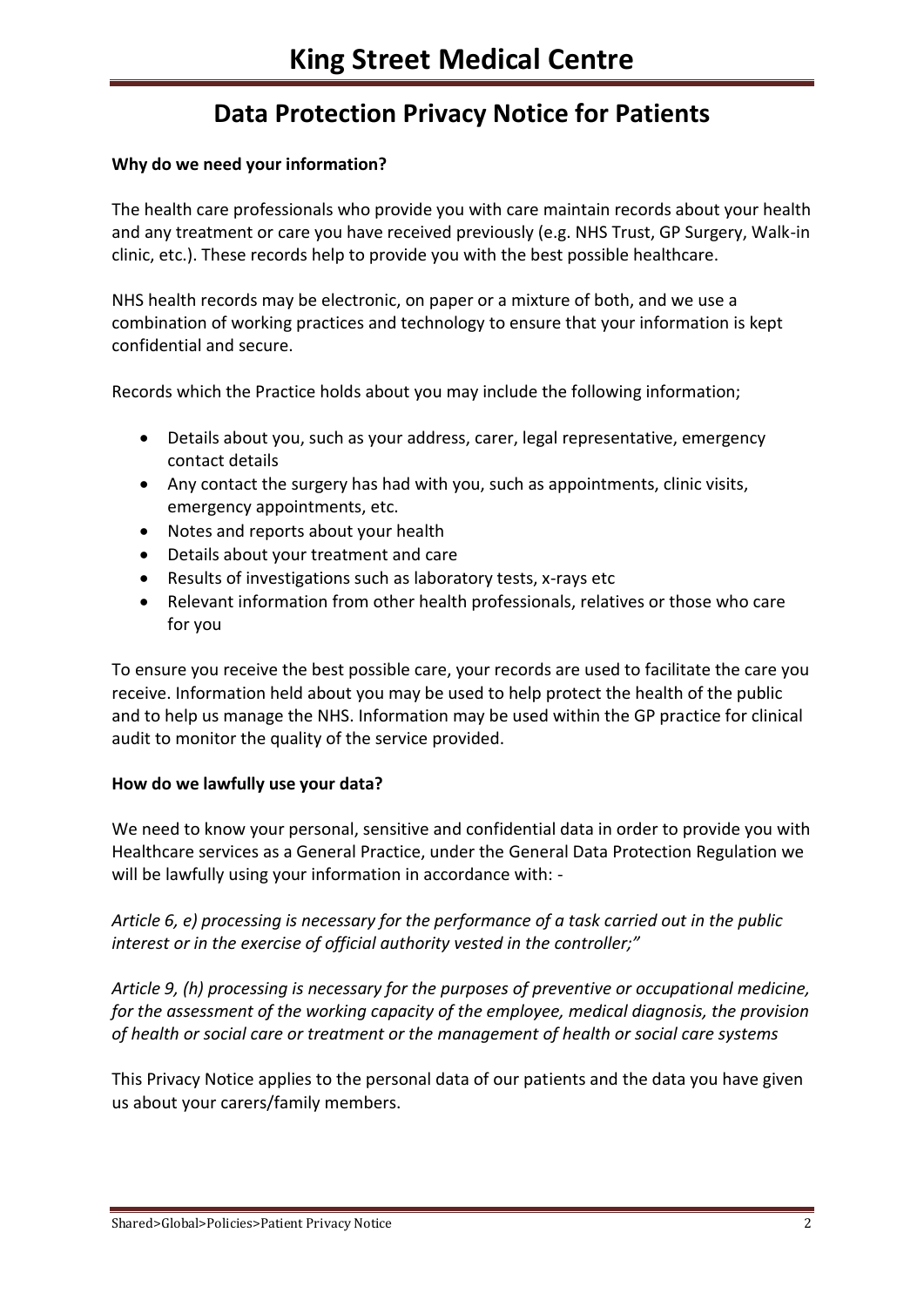## **Risk Stratification**

Risk stratification data tools are increasingly being used in the NHS to help determine a person's risk of suffering a condition, preventing an unplanned or (re)admission and identifying a need for preventive intervention. Information about you is collected from a number of sources including NHS Trusts and from this GP Practice. A risk score is then arrived at through an analysis of your de-identified information is only provided back to your GP as data controller in an identifiable form. Risk stratification enables your GP to focus on preventing ill health and not just the treatment of sickness. If necessary, your GP may be able to offer you additional services. Please note that you have the right to opt out of your data being used in this way.

#### **Medicines Management**

The Practice may conduct Medicines Management Reviews of medications prescribed to its patients. This service performs a review of prescribed medications to ensure patients receive the most appropriate, up to date and cost-effective treatments.

## **How do we maintain the confidentiality of your records?**

We are committed to protecting your privacy and will only use information collected lawfully in accordance with:

- Data Protection Act 2018
- The General Data Protection Regulations 2016
- Human Rights Act 1998
- Common Law Duty of Confidentiality
- Health and Social Care Act 2012
- NHS Codes of Confidentiality, Information Security and Records Management
- Information: To Share or Not to Share Review

Every member of staff who works for an NHS organisation has a legal obligation to keep information about you confidential. We will only ever use or pass on information about you if others involved in your care have a genuine need for it. We will not disclose your information to any third party without your permission unless there are exceptional circumstances (i.e. life or death situations), where the law requires information to be passed on and / or in accordance with the information sharing principle following Dame Fiona Caldicott's information sharing review (Information to share or not to share) where "The duty to share information can be as important as the duty to protect patient confidentiality." This means that health and social care professionals should have the confidence to share information in the best interests of their patients within the framework set out by the Caldicott principles.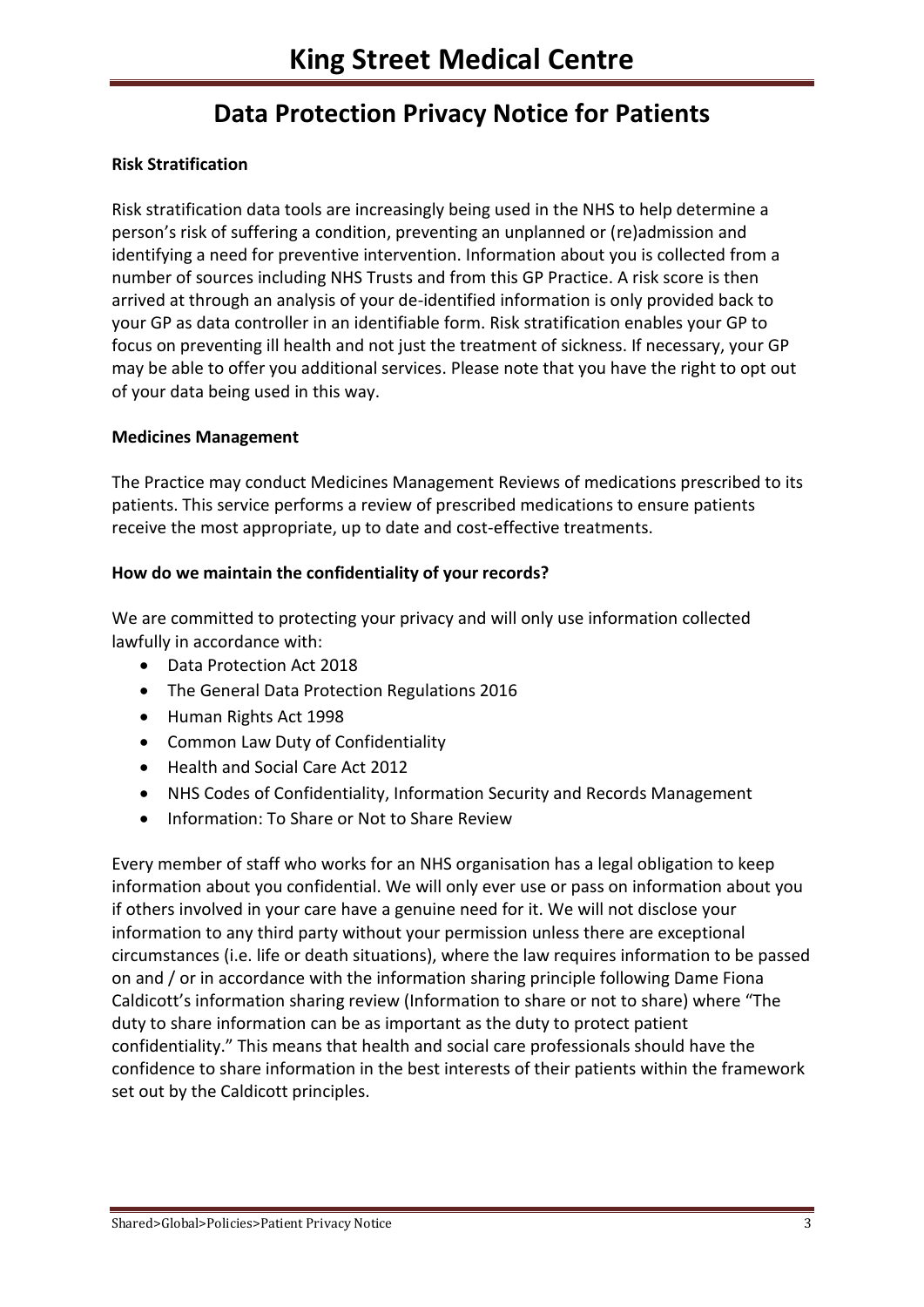Our practice policy is to respect the privacy of our patients, their families and our staff and to maintain compliance with the General Data Protection Regulations (GDPR) and all UK specific Data Protection Requirements. Our policy is to ensure all personal data related to our patients will be protected.

In certain circumstances you may have the right to withdraw your consent to the processing of data. Please contact the Data Protection Officer in writing if you wish to withdraw your consent. In some circumstances we may need to store your data after your consent has been withdrawn to comply with a legislative requirement.

Some of this information will be held centrally and used for statistical purposes. Where we do this, we take strict measures to ensure that individual patients cannot be identified. Sometimes your information may be requested to be used for research purposes – the surgery will always gain your consent before releasing the information for this purpose in an identifiable format. In some circumstances you can opt-out of the surgery sharing any of your information for research purposes.

## **With your consent we would also like to:**

Use your name, contact details and email address to inform you of services that may benefit you, with your consent only. There may be occasions were authorised research facilities would like you to take part on innovations, research, improving services or identifying trends.

At any stage where we would like to use your data for anything other than the specified purposes and where there is no lawful requirement for us to share or process your data, we will ensure that you have the ability to consent and opt out prior to any data processing taking place. This information is not shared with third parties or used for any marketing and you can unsubscribe at any time via phone, email or by informing the practice DPO as below.

## **Where do we store your information electronically?**

All the personal data we process is processed by our staff in the UK however for the purposes of IT hosting and maintenance this information may be located on servers within the European Union.

No 3rd parties have access to your personal data unless the law allows them to do so and appropriate safeguards have been put in place. We have a Data Protection regime in place to oversee the effective and secure processing of your personal and or special category (sensitive, confidential) data.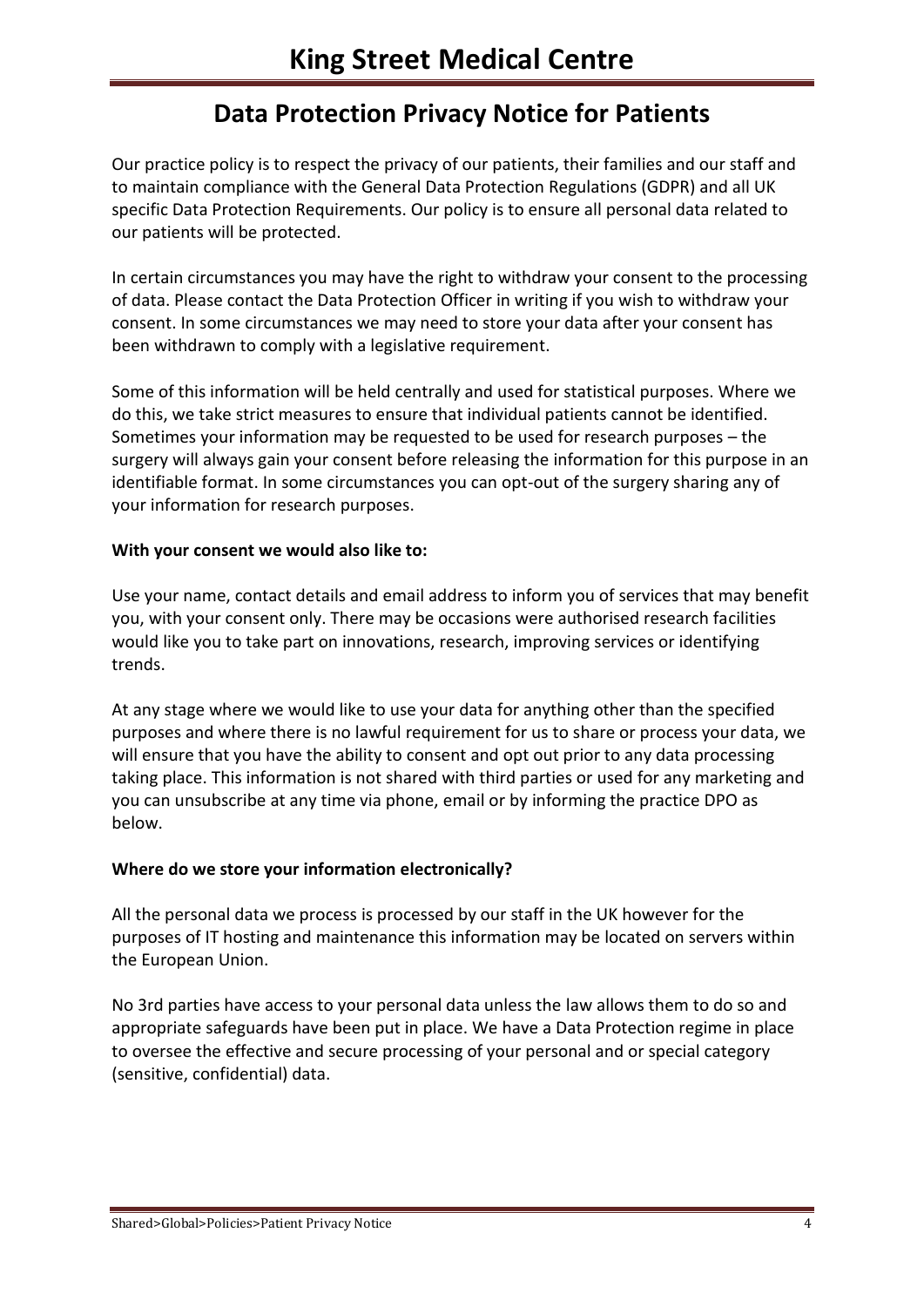#### **Who are our partner organisations?**

We may also have to share your information, subject to strict agreements on how it will be used, with the following organisations:

- NHS Trusts / Foundation Trusts
- GP's
- NHS Commissioning Support Units
- Independent Contractors such as dentists, opticians, pharmacists
- Private Sector Providers
- Voluntary Sector Providers
- Ambulance Trusts
- Clinical Commissioning Groups
- Social Care Services
- NHS England (NHSE) and NHS Digital (NHSD)
- **•** Local Authorities
- Education Services
- Fire and Rescue Services
- Police & Judicial Services
- Voluntary Sector Providers
- Private Sector Providers
- Other 'data processors' which you will be informed of

You will be informed who your data will be shared with and in some cases asked for consent for this to happen when this is required.

## **How long will we store your information?**

We are required under UK law to keep your information and data for the full retention periods as specified by the NHS Records management code of practice for health and social care and national archives requirements. More information on records retention can be found online at [\(https://digital.nhs.uk/article/1202/Records-Management-Code-of-Practice](https://digital.nhs.uk/article/1202/Records-Management-Code-of-Practice-for-Health-and-Social-Care-2016)[for-Health-and-Social-Care-2016\)](https://digital.nhs.uk/article/1202/Records-Management-Code-of-Practice-for-Health-and-Social-Care-2016)

## **How can you access, amend move the personal data that you have given to us?**

Even if we already hold your personal data, you still have various rights in relation to it. To get in touch about these, please contact us. We will seek to deal with your request without undue delay, and in any event in accordance with the requirements of any applicable laws. Please note that we may keep a record of your communications to help us resolve any issues which you raise.

Right to object: If we are using your data because we deem it necessary for our legitimate interests to do so, and you do not agree, you have the right to object. We will respond to your request within 30 days (although we may be allowed to extend this period in certain cases). Generally, we will only disagree with you if certain limited conditions apply.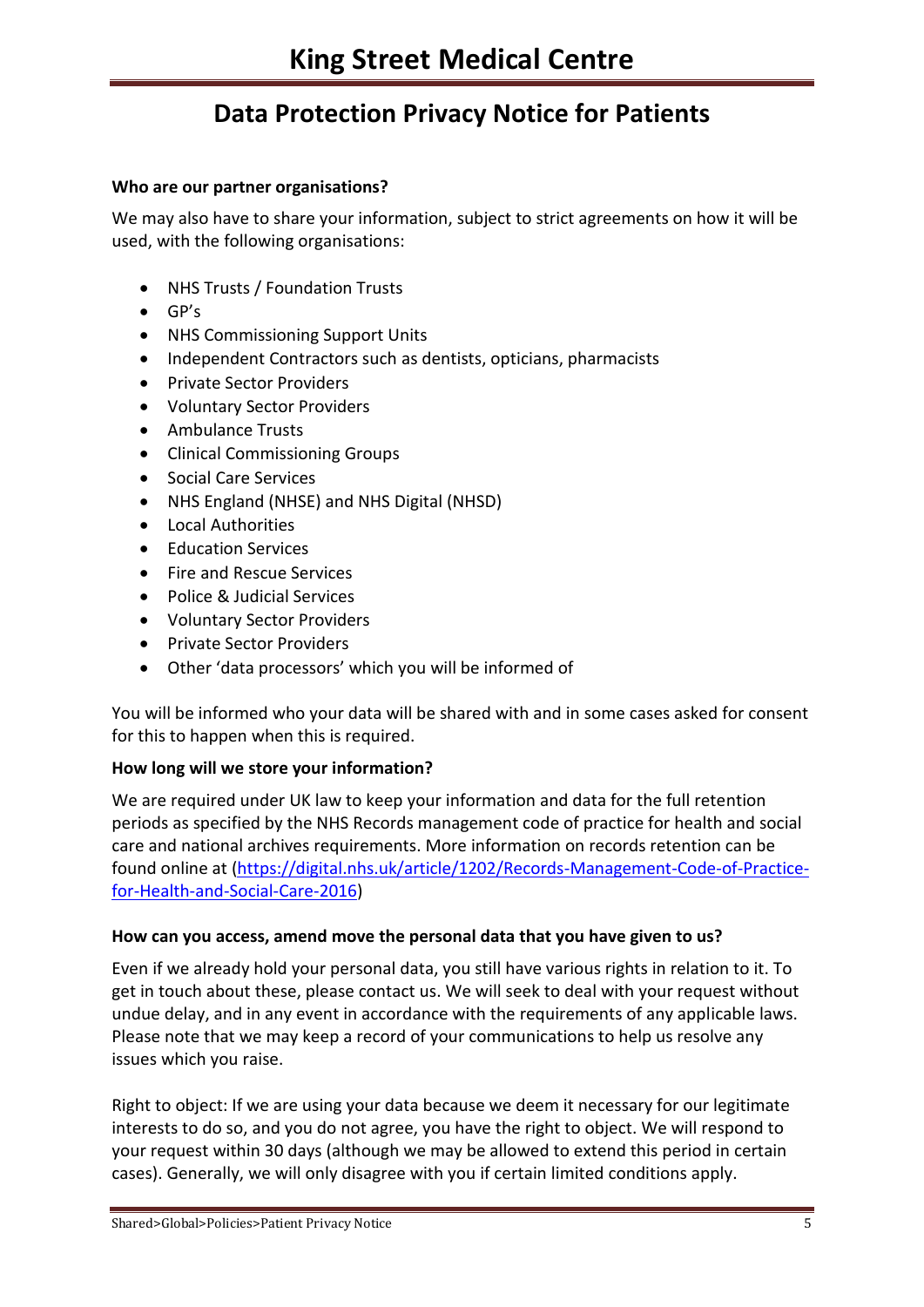Right to withdraw consent: Where we have obtained your consent to process your personal data for certain activities (for example for a research project), or consent to market to you, you may withdraw your consent at any time.

Right to erasure: In certain situations (for example, where we have processed your data unlawfully), you have the right to request us to "erase" your personal data. We will respond to your request within 30 days (although we may be allowed to extend this period in certain cases) and will only disagree with you if certain limited conditions apply. If we do agree to your request, we will delete your data but will generally assume that you would prefer us to keep a note of your name on our register of individuals who would prefer not to be contacted. That way, we will minimise the chances of you being contacted in the future where your data are collected in unconnected circumstances. If you would prefer us not to do this, you are free to say so.

Right of data portability: If you wish, you have the right to transfer your data from us to another data controller. We will help with this with a GP to GP data transfer and transfer of your hard copy notes.

#### **Access to your personal information**

Data Subject Access Requests (DSAR): You have a right under the Data Protection legislation to request access to view or to obtain copies of what information the Practice holds about you and to have it amended should it be inaccurate. To request this, you need to do the following:

- Your request should be made to the Practice
- There is no charge to have a copy of the information held about you
- We are required to respond to you within one month
- You will need to give adequate information (for example full name, address, date of birth, NHS number and details of your request) so that your identity can be verified, and your records located information we hold about you at any time

#### **What should you do if your personal information changes?**

You should tell us so that we can update our records please contact the Practice Manager as soon as any of your details change, this is especially important for changes of address or contact details (such as your mobile phone number), the Practice will from time to time ask you to confirm that the information we currently hold is accurate and up-to-date.